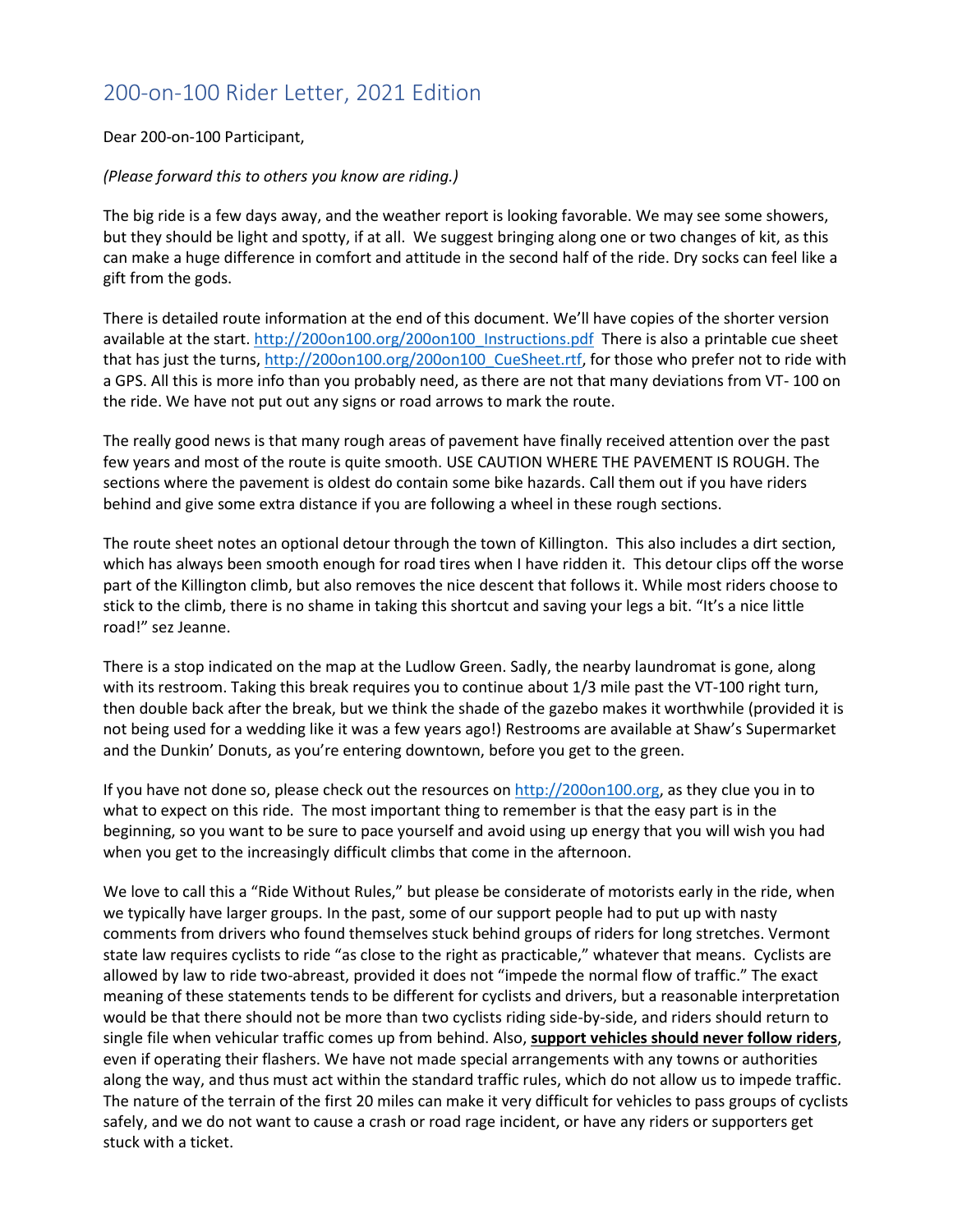Please note that swimming is not allowed at Vermont fishing and boat access areas (the ones with boat ramps). Be careful not to block access for other vehicles if you stop at one. Some people pulling boats are famously impatient.

We will have some extra free flashers at the start for those who want them, and support people should be sure they get a custom cow bell (while they last)! Please remember that there is no sweep on this ride and spotty cell phone service. As there is no cell signal near Readsboro, we cannot know who has finished, who has bailed, and who is still on the road. We will hang out at the finish until we think everyone is in, but please do not be disappointed if you arrive late and find no one there. This ride is for experienced cyclists who know how to be prepared for the unexpected—it is all part of the adventure. Since it is possible that you might get caught riding after dark, good lights and reflective gear are recommended. Wrap a couple reflective leg bands around your seatstays, just in case. **Vermont law requires both a taillight (or at least 10 in<sup>2</sup> of reflector surface) and a headlight when riding after dark. Reflective leg bands are an excellent idea in addition to a light and can legally substitute for pedal reflectors.**

We will have our famous Verbingo game available for support folks at the start. Be sure to get yours, because, due to the logistics, you get the prize before you play the game, and the prize is a big box of deluxe truffles from Birnn Chocolates of Vermont! We only have 20 boxes, so first come, first served.

The Readsboro Inn may still have rooms available for very reasonable rates and is only 3 miles from the end. This is a classic, old hotel, recently refurbished, and they also have a restaurant and will prepare a pizza or other meal to be ready to eat in your room, if you finish late.

If you have room in your vehicle for another rider, either to the start or from the finish, please put a message out on the Facebook group[, https://www.facebook.com/groups/941377269246537/](https://www.facebook.com/groups/941377269246537/) as there are still a few folks trying to nail down transportation.

See you Saturday!

Steve & Jeanne Barner

PS. The Deerfield Valley Lions Club in Wilmington has asked that we pass along an invitation to participate in their fundraising ride the last Saturday in September. They call it the Hungry Lions Bike Tour and have raised over \$30k to fight hunger in some previous years.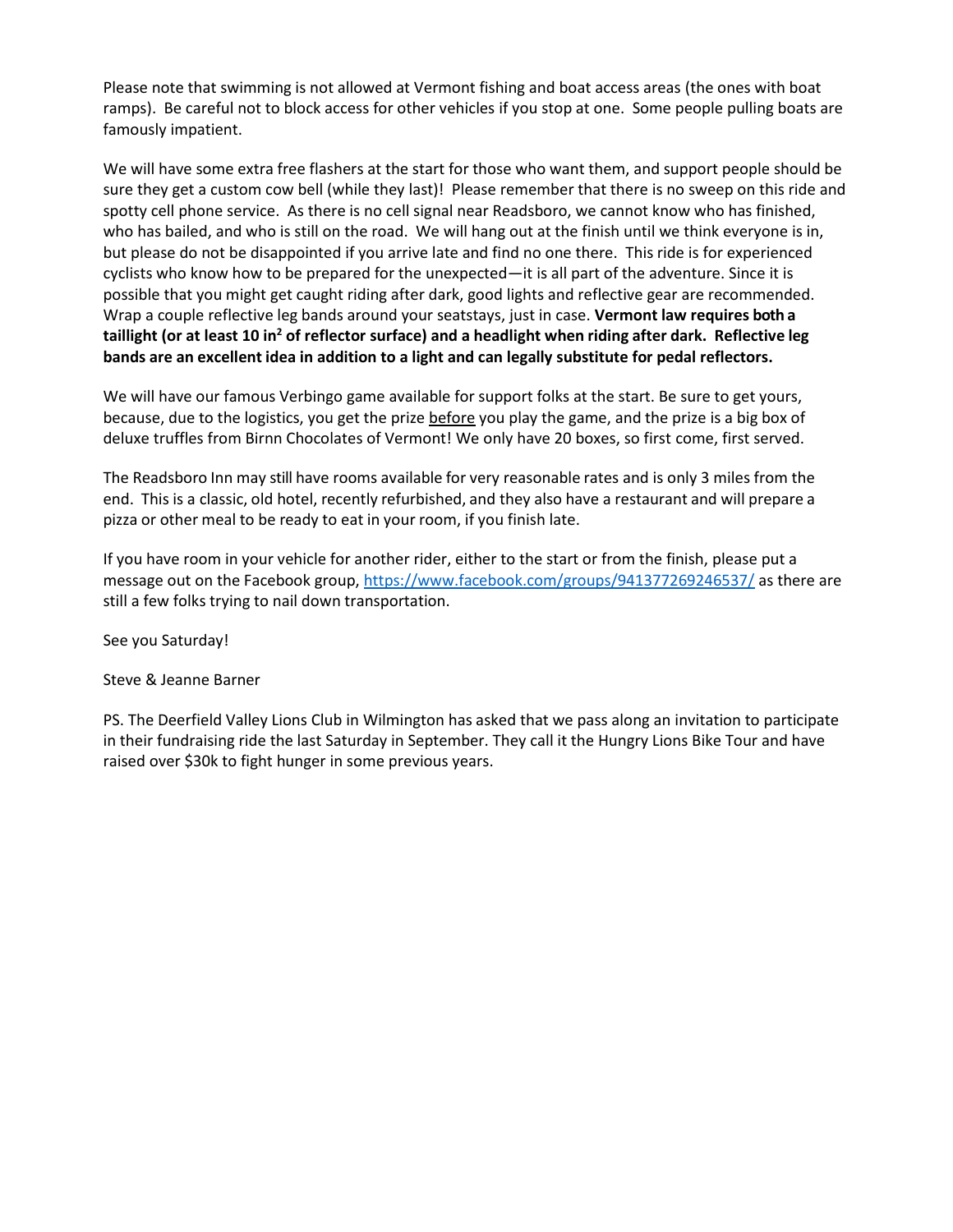# Ride Tips

Reviewing comments from riders in previous years, a couple tips come up repeatedly; pace yourself and keep the breaks short. You have been training and you are going to feel very strong at the start. Someone may set a fast pace early on and you are going to want to jump on their wheel. That is very often a big mistake. Pace lines can be a blessing on this ride, but if you are going to push the pace, do it in the LAST 50 miles, not the first! That person setting the blistering pace may not finish, so do not let their approach take you down with them. Rider Jeff Warner has noted that keeping breaks to 15 minutes would enable a 17 mph pace and you would still finish an hour and a half earlier than many faster riders do. Pushing yourself so hard that you want to stay off the bike longer may be fun, but it is not the best strategy for this ride. It is not likely that you are going to get anywhere near Ted King's records, unless you are also a pro!

When riders have mishaps in a group, there is typically a common theme—that they were riding outside their ability. This leads to sloppiness that directly contributes to the accident, and it is not always those riders who pay the price. Here are a few tips that help to keep riders in a group safe:

- Stay within your comfort zone. If you feel you are riding too fast, drop back to another group. Unless you are the lanterne rouge, there is bound to be someone shortly behind with whom to share the ride.
- When riding in a bunch, keep at least some distance between your front wheel and the rear wheel of the person ahead. If you find you must "cross wheels," drop back to a safe distance, immediately. If your front wheel makes contact with the other rider's real wheel, you will almost certainly go down. Even if you do not get hurt, it might cause someone behind you to go down and they might not be so lucky. If you feel someone contact your rear wheel, do not slow down! Punch it, if you can.
- When getting out of the saddle on a climb, make a special effort not to throw the bike backwards when someone is behind you. It is entirely natural for your bike to slow dramatically for a split second as you get out of the saddle. If the rider in back happensto be close, they might cross wheels and this could cause a crash.
- Do not come alongside a rider on the right, unless there is a wide, open shoulder. Conversely, be aware of other riders' positions and look before moving laterally.
- Observe the universal "center line rule." Do not cross the center line of the road.
- Related to the above, make a special effort to be aware of vehicles and single up to let traffic pass. We have made no contacts or special arrangements with towns along the route and have no special permissions for riders. In Vermont, it is ok to ride two-abreast, provided it does not impede the flow of traffic. Generally, this is taken to mean that riders need to single up when traffic is approaching from the rear. You will find most drivers to be considerate, but no one likes to be stuck behind a group of cyclists who are chatting away. Many drivers will pass cyclists unsafely, such as where sight distance is restricted on curves or before the crest of a hill, even though this is not legal. Like most areas, Vermont has at least a few drivers who hate all cyclists, so do not give them an excuse to be nasty. Cyclists are required to adhere to all vehicular traffic regulations and can be ticketed for violations.
- Always ride with safety first and keep it fun.

We hope you are as psyched about the ride as we are. This will be our 21<sup>st</sup> run of the 200-on-100 (our first was in 1984!) and we look forward to it now as much as we ever have. We think you will agree that the 200-on-100 is truly one of the country's most enjoyable and memorable endurance rides.

See you at 4:30 am, Saturday the 26<sup>th</sup>, at the Canadian border!

Steve & Jeanne Barner [sjbarner@gmavt.net](mailto:sjbarner@gmavt.net) (802) 434‐4497 (H) (802) 734‐2202 (Steve, cell) (802) 578‐6629 (Jeanne, cell) *Note: Unlike most normal people, our cell phones are usually off, as we don't have cell service at home.*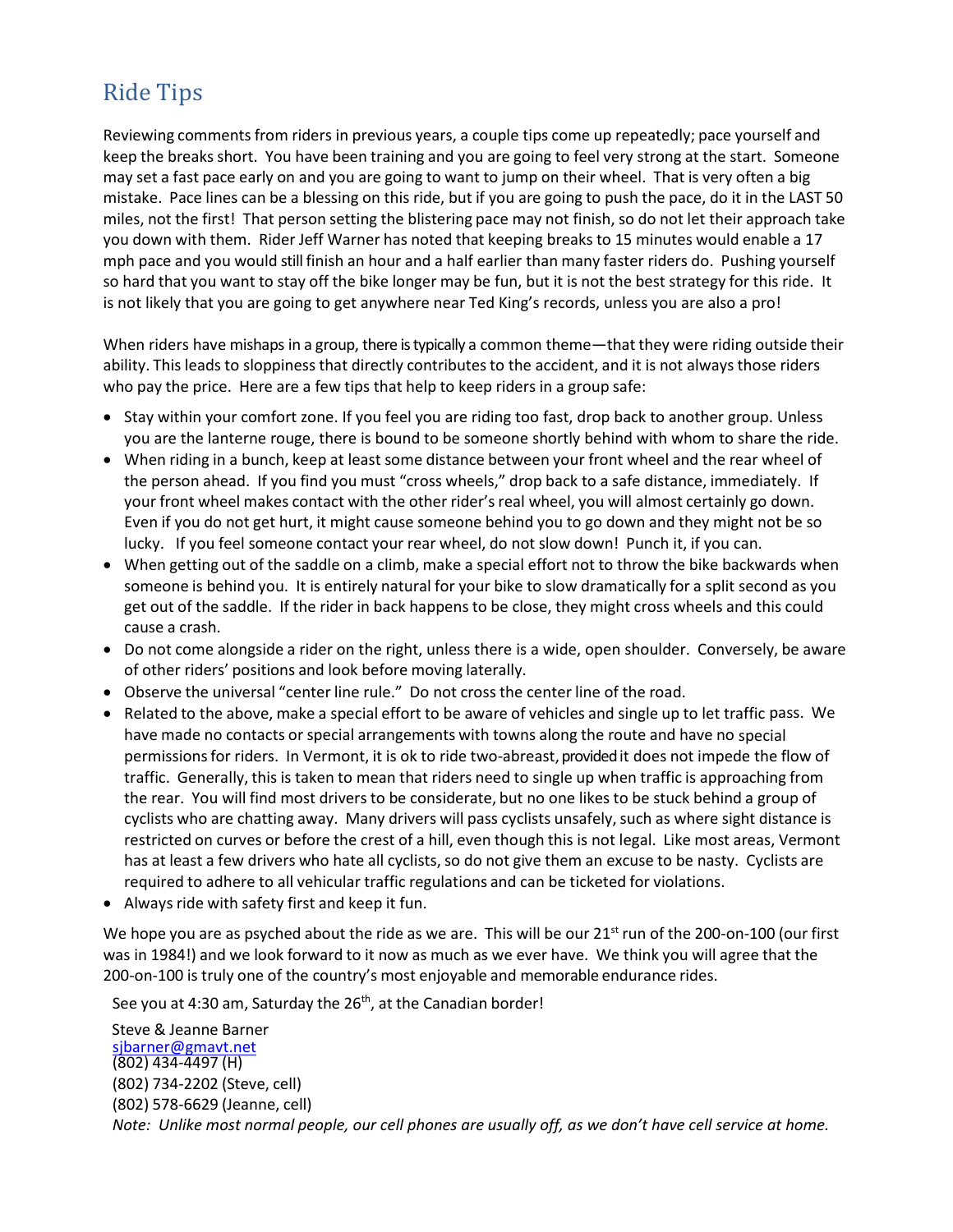## Route Information – Turn‐By‐Turn

We are back to the regular route this year. We have some select detours, and all are optional, so we will explain why you might want to take any of them, in addition to describing the route. The shortcuts are ones we often like to take when riding on our own, so we thought we would share them with you. They are all included in the [RideWithGPS.commap](https://ridewithgps.com/routes/14551362) and are marked as optional or recommended.

- Start at the old North Troy Border Station, just south of the active station. Head away from the border on VT‐243.
- Turn right at the intersection right at the bottom of the hill onto Elm St., then merge onto VT‐105 south, two blocks later. VT‐105 becomes VT‐101 at mile 3.

**Mile 7.4:** Merge onto VT‐100 south. Pay attention or you could end up in the fire station parking lot! **Mile 29:** Stay left at the intersection with VT-100C. Some people have ended up on the wrong road here. **Mile 34:** Take second exit off Hyde Park traffic circle (ride straight through), leaving VT‐100 and going

downhill on Church St. Turn left at the end of Church St onto Main St, then bear right onto Depot St, just before the elementary school. Depot St becomes Cady Falls Rd at the bridge.

**Mile 37:** At the end of Cady Falls Rd, turn left onto Morristown Corners Rd and then right onto VT-100. Mile 51.1: Cold Hollow Cider Mill. Opens at 8 am and makes the best cider donuts on the planet.

**Mile 54.4(Optional):** Turn left at the traffic light onto Stowe St and go down the hill to avoid the Interstate ramps and the traffic circle**. T**ake a left at the bottom of the hill (before the bridge) onto Railroad St., then a right onto Park Row, to take a break at the green.

**Mile 55:** *If you did not take the above detour, follow the traffic circle around to stay on VT-100, Main St.*

- **Mile 56 (Optional):** Continue straight on US-2 where VT-100 turns right at the traffic light. This avoids the Duxbury Hill climb, taking 100B up the scenic Mad River Valley, instead.
- **Mile 59 (Optional):** If you have taken the above option, riders may want to turn right onto Lovers Lane, which is dirt, but usually smooth. There are a couple very short but steep climbs. At mile 60.1, turn left to cross the closed bridge. Be sure to stop and enjoy the beautiful views of the river. Turn right at the end of the road onto VT-100B south.

**Mile 61:** *Motor vehicles and riders who did not take the above shortcut will turn right onto VT-100B. The Red Hen Bakery is just before the turn and opens at 7 am.*

- Mile 72.1: Waitsfield Farmers' Market
- **Mile 77 (Optional):** Bear left onto Main St. and follow it through scenic Warren. Turn left again at end to rejoin VT-100, one mile later. *If you cross the covered bridge, be careful of the uneven deck. The sudden darkness, combined with sunglasses, caused a cyclist to fall here a few years ago, ending his ride.*

Mile 85: Granville Gulf Falls

**Mile 97:** Rochester Green – most riders will take a break here. *Watch for rough pavement, ahead.*

**Mile 104:** Turn right at the flashing light to stay on VT-100

**Mile 105:** Bear right in Stockbridge at VT-103, to stay on VT-100.

Mile 113 (Optional): Bear left onto River Rd (dirt). It is easy to spot this, as there is a large traffic arrow indicating the right curve of VT-100, while River Rd continues straight ahead. This detour not only knocks off the toughest part of the Killington climb; it is quite scenic as it winds through a small gorge. The dirt is typically smooth and easy on standard road tires, providing it has not just been graded. The dirt turns to excellent pavement in three miles. Turn left at the end of the road to rejoin VT‐100 & US‐4. **Most riders**  opt to remain on VT-100 and turn left at the top of the hill, where it joins US-4 at mile 116. (Bike shop *to the right on US-4.)*

Mile 118 (Optional break): Water Wheel Trading Post convenience store at bottom of Rte. 4 descent. **Mile 122:** Turn right in West Bridgewaterto stay on VT‐100. Convenience store and food if you want a break. *Watch for rough pavement in spots between here and Ludlow.*